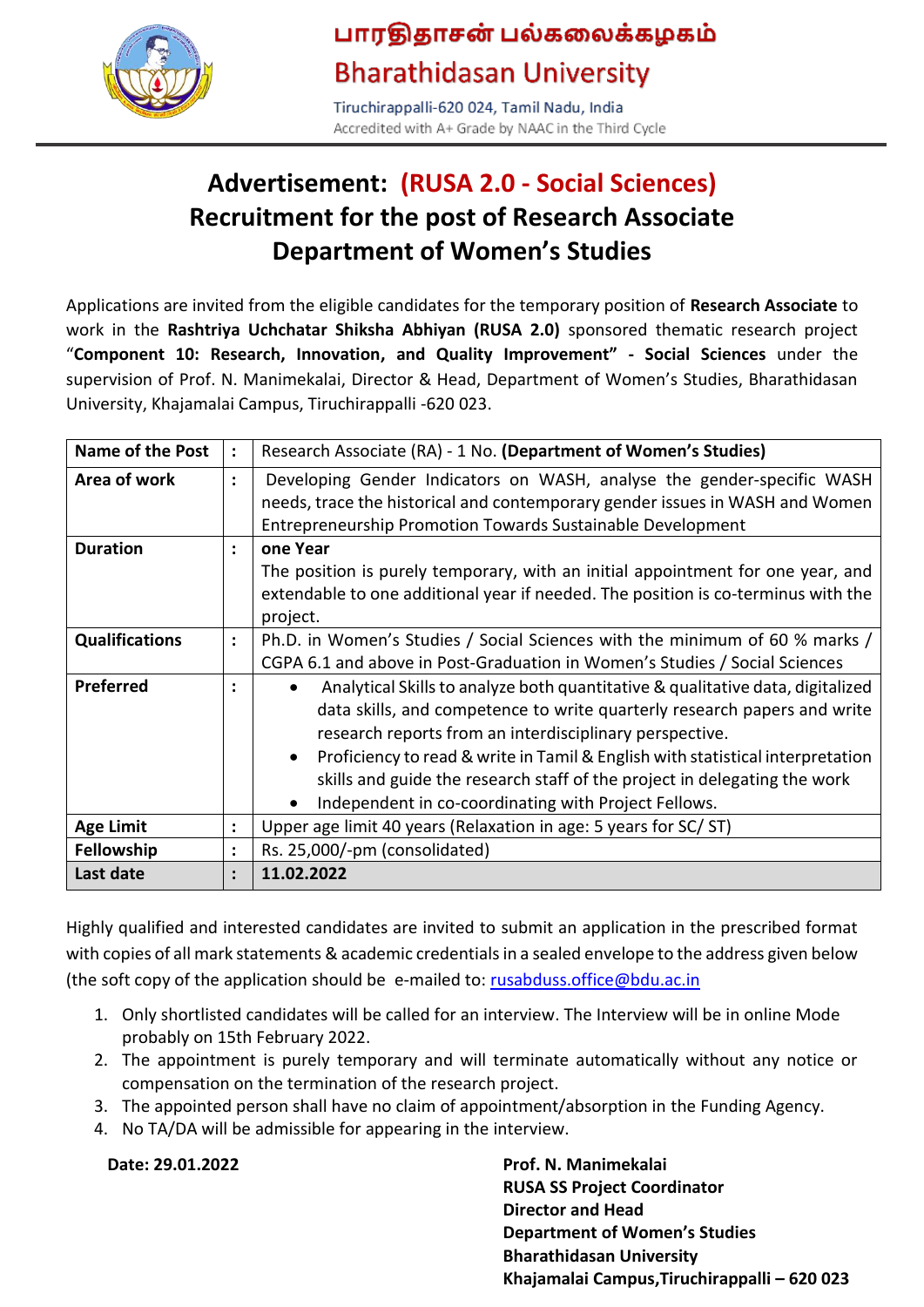

## **BHARATHIDASAN UNIVERSITY TIRUCHIRAPPALLI - 24**



## **Rashtriya Uchchatar Shiksha Abhiyan**

### **RUSA - 2.0**

# **APPLICATION FORM FOR THE POST OF RESEARCH ASSOCIATE**

## **(RUSA 2.0: Social Sciences)**

(To be filled by office)

| Application number | Date of Receipt of the |  |
|--------------------|------------------------|--|
|                    | application            |  |
|                    |                        |  |

#### **1. Personal Details:**

| Full Name (In Capital)                                                           |  |                          |                               |
|----------------------------------------------------------------------------------|--|--------------------------|-------------------------------|
| Date of Birth<br>(DD/MM/YY)                                                      |  | Gender<br>(Male/Female)  | Affix Recent<br>Passport Size |
| <b>Marital Status</b><br>(Married/Unmarried)                                     |  | Nationality              | Photo                         |
| Category (Gen/BC/MBC/SC/ST) (Attach<br>the copy of certificate)                  |  |                          |                               |
| Address for Communication                                                        |  | <b>Permanent Address</b> |                               |
| Mobile no.                                                                       |  | E-mail                   |                               |
| Name of the post applied for (Separate<br>application for each post is required) |  |                          |                               |

#### **2. Education Background (From Matriculation Onward; Attach the Xerox copies of the qualifying degree certificates and mark sheets)**

| S. No. | <b>Degree</b> | <b>Board / University</b> | Regular/Part time | Year | <b>Division</b> | % Marks<br>/CGPA |
|--------|---------------|---------------------------|-------------------|------|-----------------|------------------|
|        |               |                           |                   |      |                 |                  |
|        |               |                           |                   |      |                 |                  |
|        |               |                           |                   |      |                 |                  |
|        |               |                           |                   |      |                 |                  |